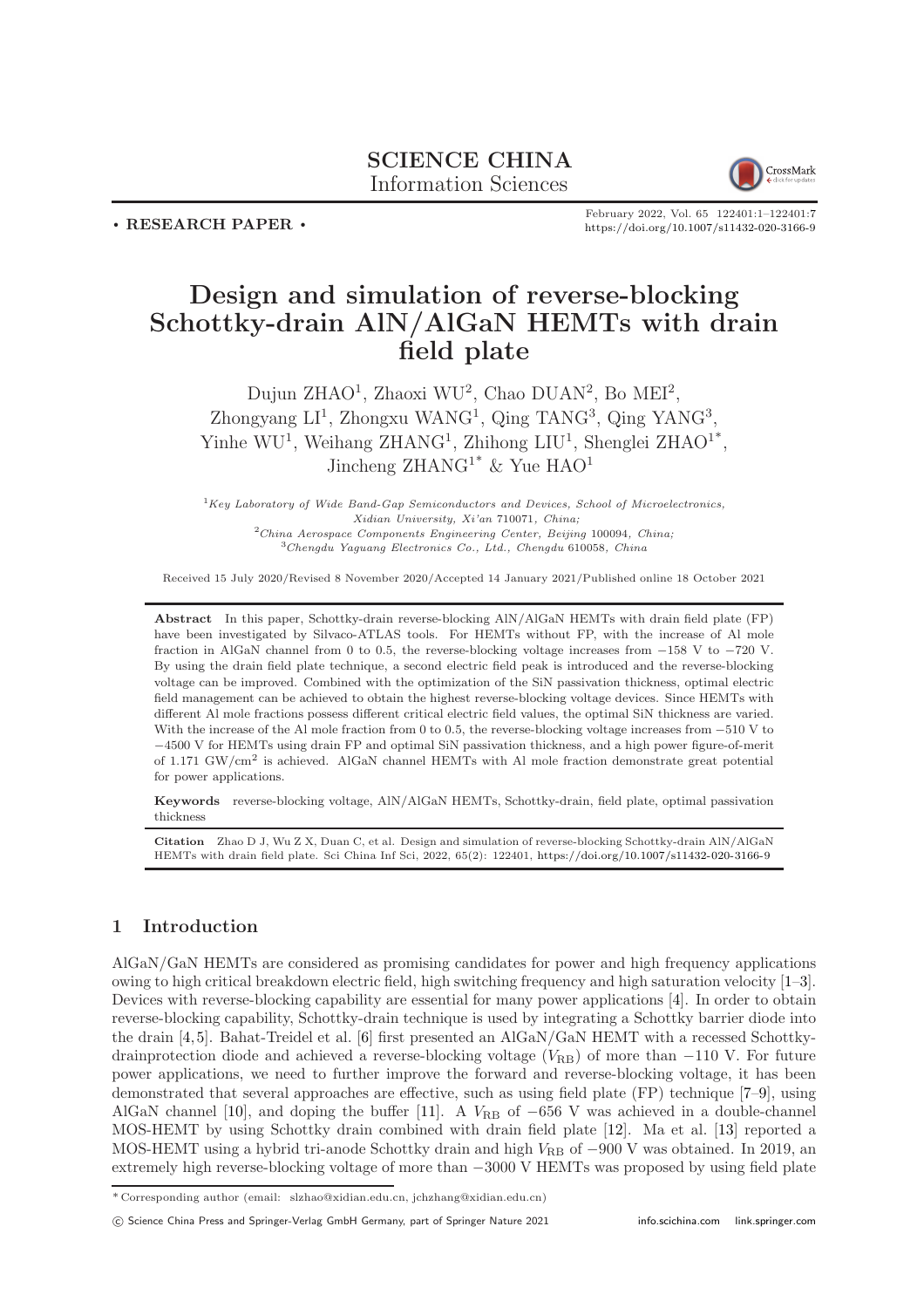<span id="page-1-0"></span>

Zhao D J, et al. Sci China Inf Sci February 2022 Vol. 65 122401:2

Figure 1 (Color online) (a) Device structure of Schottky-drain AlN/AlGaN HEMT with drain field plate, (b) output characteristics for HEMTs with 0.2 and 0.4 Al mole fractions in AlGaN and (c) transfer characteristics for HEMTs with 0.2 Al mole fraction in AlGaN.

protected Schottky drain and AlGaN channel, and high power figure-of-merit of more than  $230 \text{ MW/cm}^2$ was obtained [\[1\]](#page-6-1).

Wider bandgap materials possess a higher critical electric breakdown field, and the critical electric breakdown field of AlN is about 12 MV/cm, which is much higher than 3.3 MV/cm of GaN materials [\[10\]](#page-6-8). Therefore, AlGaN channel with higher Al mole fraction possesses higher electric breakdown field. Previous research of reverse-blocking AlGaN channel devices focused on low Al mole fraction of 10%, and so far reverse-blocking AlGaN channel devices with high Al mole fraction have not been reported. In order to further improve reverse-blocking characteristics, it is essential to carry out research on reverse-blocking AlGaN channel devices with different Al mole fractions.

In this work, we propose a Schottky-Drain AlN/AlGaN HEMTs with drain field plate, and extremely high reverse-blocking voltage has been achieved by simulation. The electric field strength at the drain edge is effectively reduced owing to a second electric field peak introduced by drain FP at the drain FP edge [\[14\]](#page-6-12), leading to higher breakdown voltage. In addition, the influence of passivation thickness on electric field distributions has been investigated. Combined with drain field plate technique and optimal passivation thickness, the high reverse-blocking voltage of −4500 V is achieved for the Al mole fraction of 0.5. For the proposed HEMTs with gate-drain distance of 25  $\mu$ m, the specific on-resistance Ron is 17.29 mΩ · cm<sup>2</sup> for 0.5 Al mole fraction in AlGaN channel, and super high power figure-of-merit FOM of 1.171  $\text{GW/cm}^2$  is obtained by simulation.

### 2 Device structure

Figure [1\(](#page-1-0)a) shows the proposed Schottky-drain AlN/AlGaN HEMTs with drain field plate. The devices have a gate length  $(L_G)$  of 1 µm, source to gate distance  $(L_{GS})$  of 3 µm, gate to drain distance  $(L_{GD})$ of 25  $\mu$ m, and drain field plate length ( $L_{FP}$ ) of 5.5  $\mu$ m. The thicknesses of AlN barrier and SiN passivation are varied. The drain electrode contacts the AlN barrier, AlGaN channel and the 2DEG to form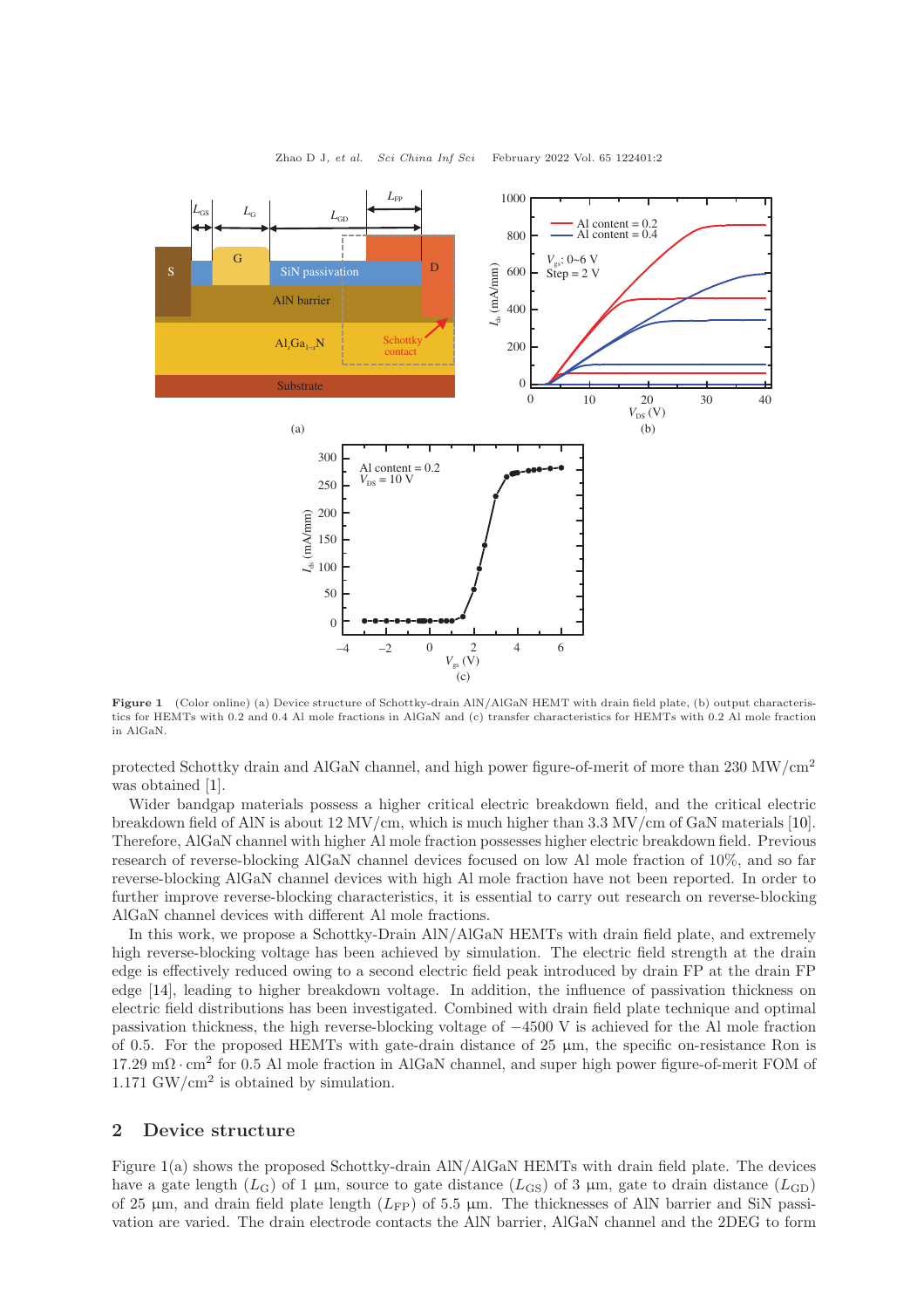<span id="page-2-0"></span>

| Al mole fraction in AlGaN | AlN barrier thickness (nm) |  |
|---------------------------|----------------------------|--|
| 0                         | 2.5                        |  |
| 0.1                       | 3                          |  |
| 0.2                       | 3.5                        |  |
| 0.3                       | 4.5                        |  |
| 0.4                       | 6                          |  |
| 0.5                       | 8                          |  |

Table 1 The thickness of AlN barrier with different Al mole fractions in AlGaN channel

<span id="page-2-1"></span>

Figure 2 (Color online) Electric field distributions of Shottky-drain AlN/Al<sub>0.2</sub>Ga<sub>0.8</sub>N HEMTs with different drain voltages. (a) Drain voltage below the certain value and (b) drain voltage above the certain value. The certain value is the drain voltage when FP edge electric field peak appears.

Schottky contacts and the equivalent Schottky barrier height for HEMTs with 0.2 Al mole fraction is about 1.6 eV, which is extracted from the output characteristics. Growing AlN layers on low Al mole fraction AlGaN layers is difficult owing to large tensile strain, and the lattice mismatch between GaN and AlN is about 2.4% [\[15\]](#page-6-13). Smorchkova et al. [\[15\]](#page-6-13) reported MBE grown AlN/GaN structures utilizing extremely thin (24Å∼50Å) AlN layers, and achieved high electron sheet densities from  $1.51\times10^{13}$  cm<sup>-2</sup> to  $3.65\times10^{13}$  cm<sup>-2</sup>. Li et al. [\[16\]](#page-6-14) reported Al<sub>0.72</sub>Ga<sub>0.28</sub>N/GaN HEMT with a total barrier thickness of 4.5 nm (4 nm AlGaN barrier and 0.5 nm AlN interlayer), and the high mobility has reached up to 1350 cm<sup>2</sup>/Vs at room temperature. In addition, they also grow a sample with a barrier thickness of 10 nm, and there were no evident cracks observed. The thickness of the barrier cannot be too thin in order to keep high 2DEG density. According to the analysis above, we set the thickness of AlN barrier as Table [1](#page-2-0) shows. Figure [1\(](#page-1-0)b) shows the output characteristics of HEMTs with 0.2 and 0.4 Al mole fractions in AlGaN. The maximum  $I_{ds}$  of AlN/AlGaN HEMT with 0.2 Al mole fraction is 462 mA/mm for  $V_{gs}$  = 4 V, which is higher than 345 mA/mm of HEMT with 0.4 Al mole fraction, and that may be due to the decrease of 2DEG density. Figure  $1(c)$  $1(c)$  shows a normally-on HEMTs for 0.2 Al mole fractions with 1 V threshold voltage ( $V_{\text{th}}$ , defined at  $I_{\text{ds}} = 0.1 \text{ mA/mm}$ ), which results from the high work function of the gate metal (5.65 eV, Pt) and thin barrier layer thickness.

The device characteristics are analyzed by Silvaco TCAD tools. Physical models such as Selberherr's Impact Ionization Model, Shockley-Read-Hall, field dependent mobility, spontaneous polarizations and Auger recombination are applied. Owing to the increasing alloy scattering, the 2DEG mobility would decrease with the increase of Al mole fraction in AlGaN channel, and we set the mobility value as in [\[17\]](#page-6-15). In addition, deep energy level traps are introduced in the buffer layer, the energy level of the deep acceptor is Ec-0.8 eV (Ec is the conduction band energy level of AlGaN), and the trap destiny is  $1\times10^{-17}$  cm<sup>-3</sup>. The energy level of the deep donor is Ec-0.75 eV and the trap destiny is  $2 \times 10^{17}$  cm<sup>-3</sup>.

#### 3 Simulation results and analysis

The dynamic change process of the electric field peaks is simulated and the electric field value is extracted at 1 nm below the AlN/AlGaN interface. As shown in Figure [2,](#page-2-1) we can conclude that there is only one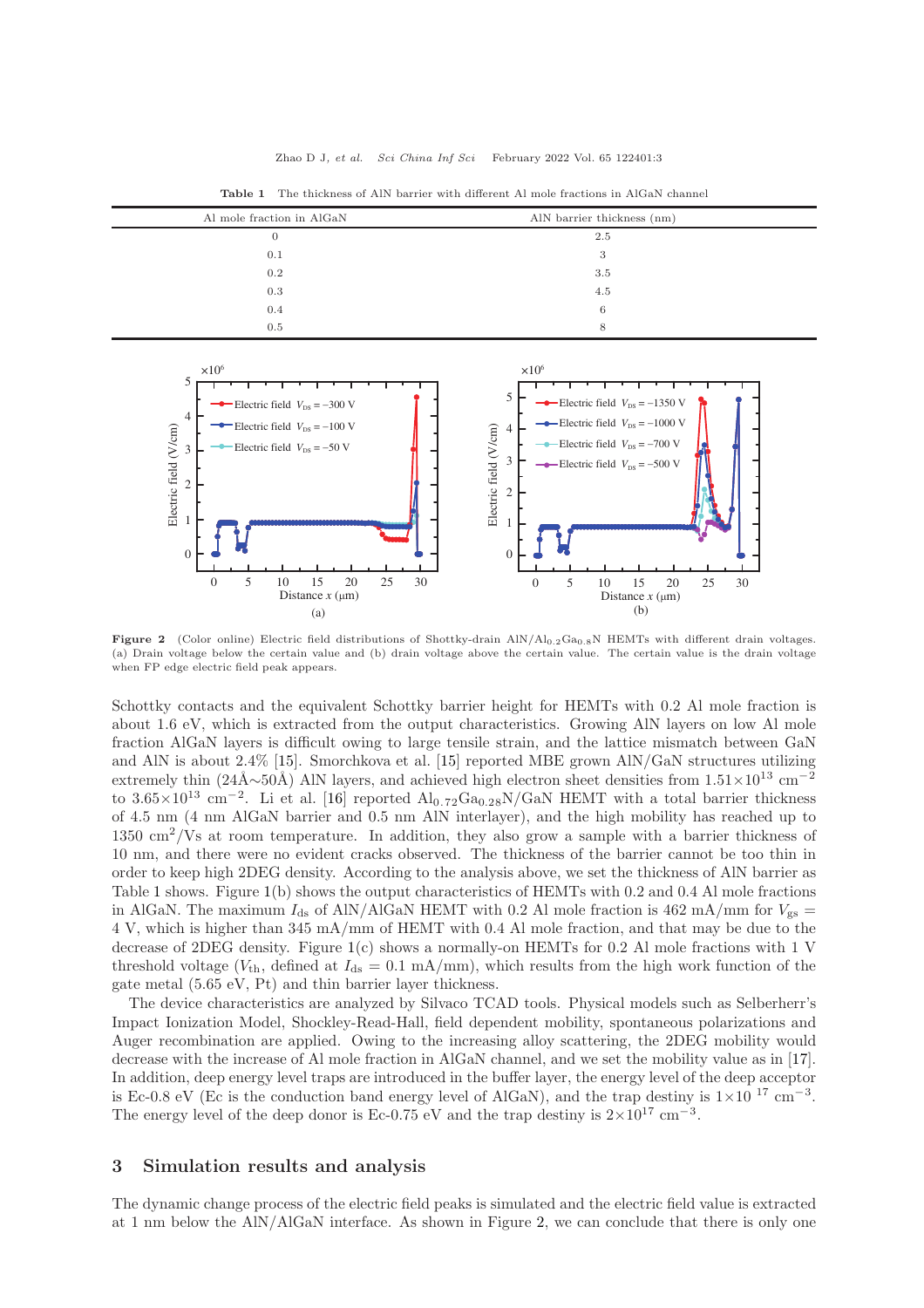<span id="page-3-0"></span>Zhao D J, et al. Sci China Inf Sci February 2022 Vol. 65 122401:4



<span id="page-3-1"></span>Figure 3 (Color online) Optimal electric field distributions of Schottky-drain AlN/Al0.2Ga0.8N HEMTs with/without FP.



Figure 4 (Color online) Potential line distributions of Schottky-drain AlN/Al<sub>0.2</sub>Ga<sub>0.8</sub>N HEMTs with different drain voltages: (a)  $V_{\text{DS}} = -100 \text{ V}$ , (b)  $V_{\text{DS}} = -300 \text{ V}$ , (c)  $V_{\text{DS}} = -500 \text{ V}$ , (d)  $V_{\text{DS}} = -700 \text{ V}$ , (e)  $V_{\text{DS}} = -1000 \text{ V}$ , (f)  $V_{\text{DS}} = -1350 \text{ V}$ .

electric field peak when the drain voltage is low, and the electric field strength will increase with the increase of the drain voltage. As the drain voltage keeps rising, the second electric field peak appears at the drain FP edge and increases with the increase of the drain voltage. However, the drain edge electric field strength remains unchanged since the second electric field peak appears. When the drain electric field peak and drain FP electric peak reach the critical electric field simultaneously, the reverse-blocking voltage is the highest (the reverse-blocking voltage was defined as the drain voltage at which the electric field peak reaches the critical electric field of AlGaN channel). Figure [3](#page-3-0) shows the optimal electric field distributions of  $\text{AlN}/\text{Al}_{0.2}\text{Ga}_{0.8}\text{N}$  HEMTs with/without drain FP.

Figure [4](#page-3-1) shows the potential line distributions of the device in the dashed-line-square area in Figure  $1(a)$  $1(a)$ . The potential line is pointing from the positive charge in the depletion region to the drain and FP edge. When the drain voltage becomes more negative, the depletion region will be expanded and some potential lines will start from the expanded area to the FP edge, which introduces a second electric field peak at the FP edge. Meanwhile, the potential line density at the drain edge keeps unchanged after the second electric field peak appears, which confirms the unchanged drain edge electric field strength in Figure [2\(](#page-2-1)b).

Figure [5](#page-4-0) shows the electron concentration distributions of Schottky-drain  $AlN/Al<sub>0.2</sub>Ga<sub>0.8</sub>N$  HEMTs with/without FP. It can be observed that the drain side depletion region is expanded using drain FP, which can suppress the reverse leakage current and thus leads to improvement of reverse-blocking voltage.

Simulations on potential line distributions have been done to investigate the influence of the passivation thickness on the drain edge electric field. As shown in Figure  $6(a)$  $6(a)$  and (b), for a given FP length and drain voltage, more potential lines will concentrate at the FP edge for HEMT with a thinner passivation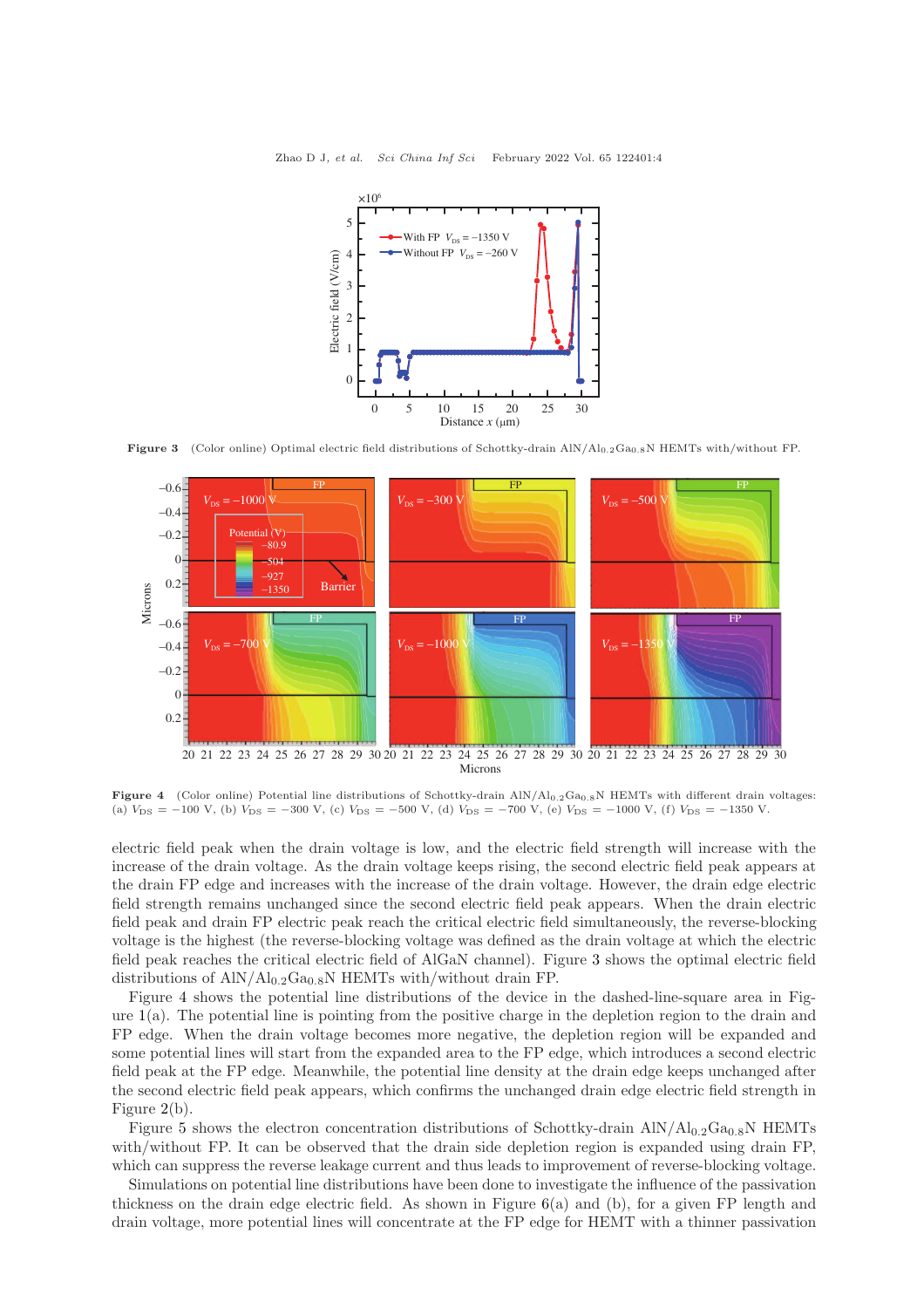Zhao D J, et al. Sci China Inf Sci February 2022 Vol. 65 122401:5

<span id="page-4-0"></span>

Figure 5 (Color online) Logarithmic electron concentration distributions of Schottky-drain  $AlN/Al_{0.2}Ga_{0.8}N$  HEMTs (a) without and (b) with drain FP.

<span id="page-4-1"></span>

Figure 6 (Color online) Potential line distributions of Schottky-drain AlN/Al<sub>0.2</sub>Ga<sub>0.8</sub>N HEMTs with (a) passivation thickness  $= 0.6 \mu$ m and (b) passivation thickness = 0.2  $\mu$ m at  $V_{DS} = -200$  V and (c) electric field distributions when breakdown occurs for 0.2 Al mole fraction in AlGaN with 0.3  $\mu$ m and 0.6  $\mu$ m SiN thickness.

thickness, which results in a smaller drain edge electric field. And combined with the phenomenon in Figures [2\(](#page-2-1)b) and [4,](#page-3-1) we can conclude that there exists a maximum drain edge electric field  $(E_{\text{dmax}})$  for a given FP length and passivation thickness, and  $E_{\text{dmax}}$  will increase with the increase of the passivation thickness. Figure  $6(c)$  $6(c)$  shows the electric field distributions of  $AlN/Al_{0.2}Ga_{0.8}N$  HEMTs when breakdown occurs for SiN thickness of 0.3  $\mu$ m and 0.6  $\mu$ m, which can further verify the rule that  $E_{\text{dmax}}$  will increase with the increase of the passivation thickness.

The influence of the passivation thickness on  $E_{\text{dmax}}$  has been shown in Figure [7.](#page-5-0)  $E_{\text{dmax}}$  will increase with the increase of the passivation thickness, so there exists a passivation thickness where  $E_{\text{dmax}}$  can reach the critical value. For a given FP length, the optimal electric field management is the situation where two electric field peaks reach the critical electric field simultaneously. Since FP edge electric field will increase with the increase of the drain voltage, the optimal electric field can be achieved when  $E_{\text{dmax}}$ reaches the critical value by optimizing the passivation thickness.

With the increase of Al mole fraction in AlGaN, the critical electric field of AlGaN channel HEMT is increased. Accordingly, the optimal passivation thickness will increase so that  $E_{\text{dmax}}$  can reach the critical electric field. As shown in Figure [8,](#page-5-0) the optimal SiN thickness varies from  $0.24 \mu m$  to  $1.77 \mu m$ while the Al mole fraction increases from 0 to 0.5.

Figure [9](#page-5-1) shows the electric field distributions of Schottky-drain AlN/AlGaN HEMTs with optimal SiN thickness and different Al mole fractions. The electric field peaks at the drain and drain field plate edges are equal, resulting in optimal electric field management and the optimized reverse-blocking voltage. The average breakdown electric field strength is calculated and the results are shown in Figure [10.](#page-5-1) The average electric field of HEMTs with 0.5 Al mole fraction in AlGaN reaches a fairly high value of 1.8 MV/cm.

As shown in Figure [11,](#page-5-2) for HEMTs without FP, the reverse-blocking voltage increases from −158 V to −720 V with the increase of the Al mole fraction. With the increase of Al mole fraction for HEMTs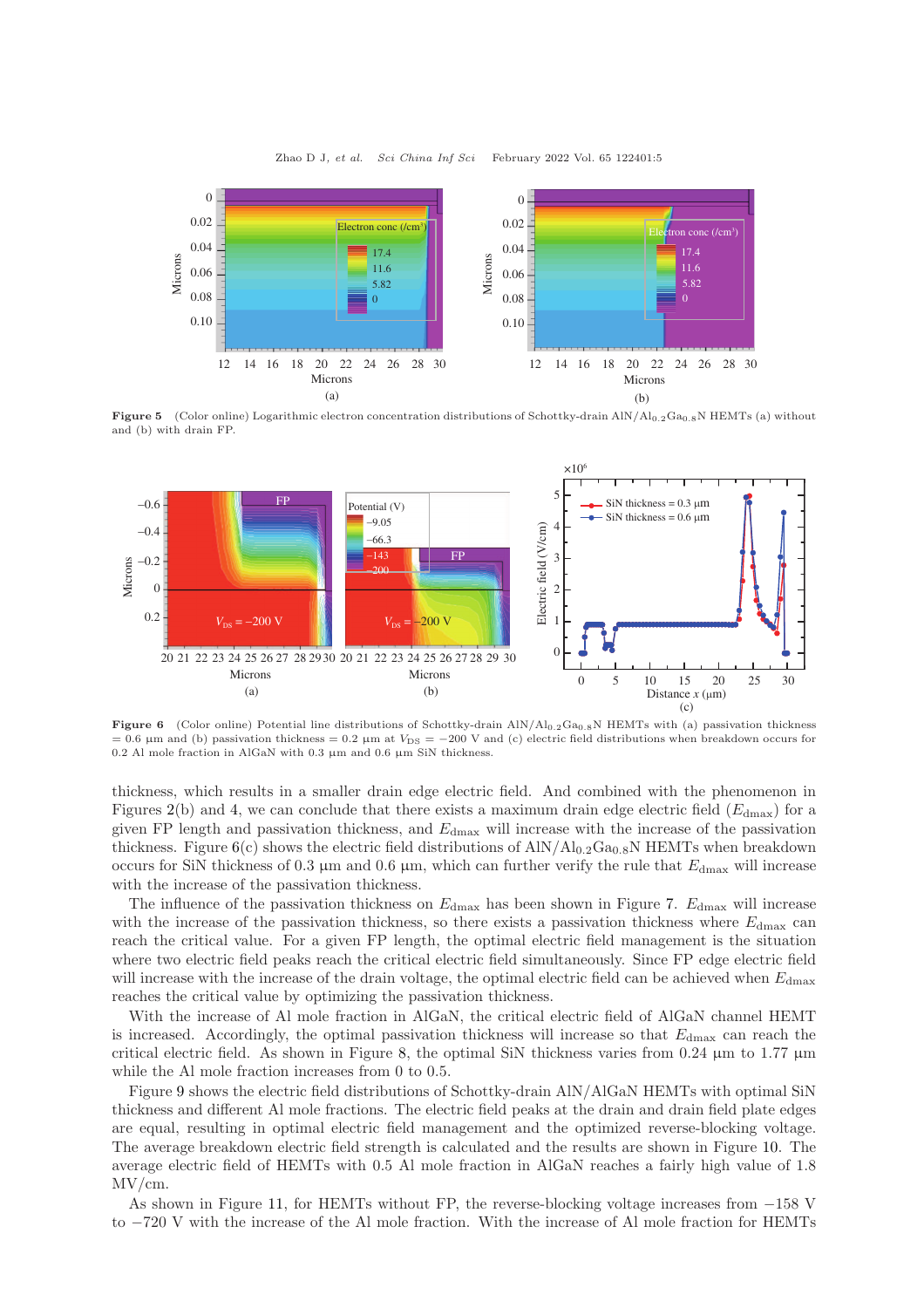<span id="page-5-0"></span>

Figure 7 The maximum drain edge electric field with different SiN passivation thickness for 0.2 Al mole fraction in AlGaN.

<span id="page-5-1"></span>

Figure 9 (Color online) Electric field distributions of Schottky-drain AlN/AlGaN HEMTs with optimal SiN thickness and different Al mole fraction.

<span id="page-5-2"></span>

Figure 11 (Color online) Reverse-blocking voltage and Ron of AlN/AlGaN HEMTs with different Al mole fractions.

with drain FP, the reverse-blocking voltage increases from  $-510$  V to  $-4500$  V, and the specific onresistance Ron increases from 1.17 to  $17.29 \text{ m}\Omega \cdot \text{cm}^2$  owing to the reduced electron mobility. Compared to Schottky-drain AlN/GaN HEMTs (0 Al mole fraction in AlGaN), the reverse-blocking voltage improves tremendously for HEMTs with high Al mole fraction in AlGaN channel, especially for HEMTs using FP technique. Power figure-of-merit (FOM) for HEMTs with different Al mole fraction is given in Figure [12,](#page-5-2)



Figure 8 Optimal SiN thickness of Schottky-drain HEMTs with different Al mole fractions in AlGaN.



Figure 10 The average electric field strength of HEMTs with different Al mole fractions.  $L_{GD} = 25 \text{ }\mu\text{m}$ .



Figure 12 FOM of HEMTs with different Al mole fractions in AlGaN.